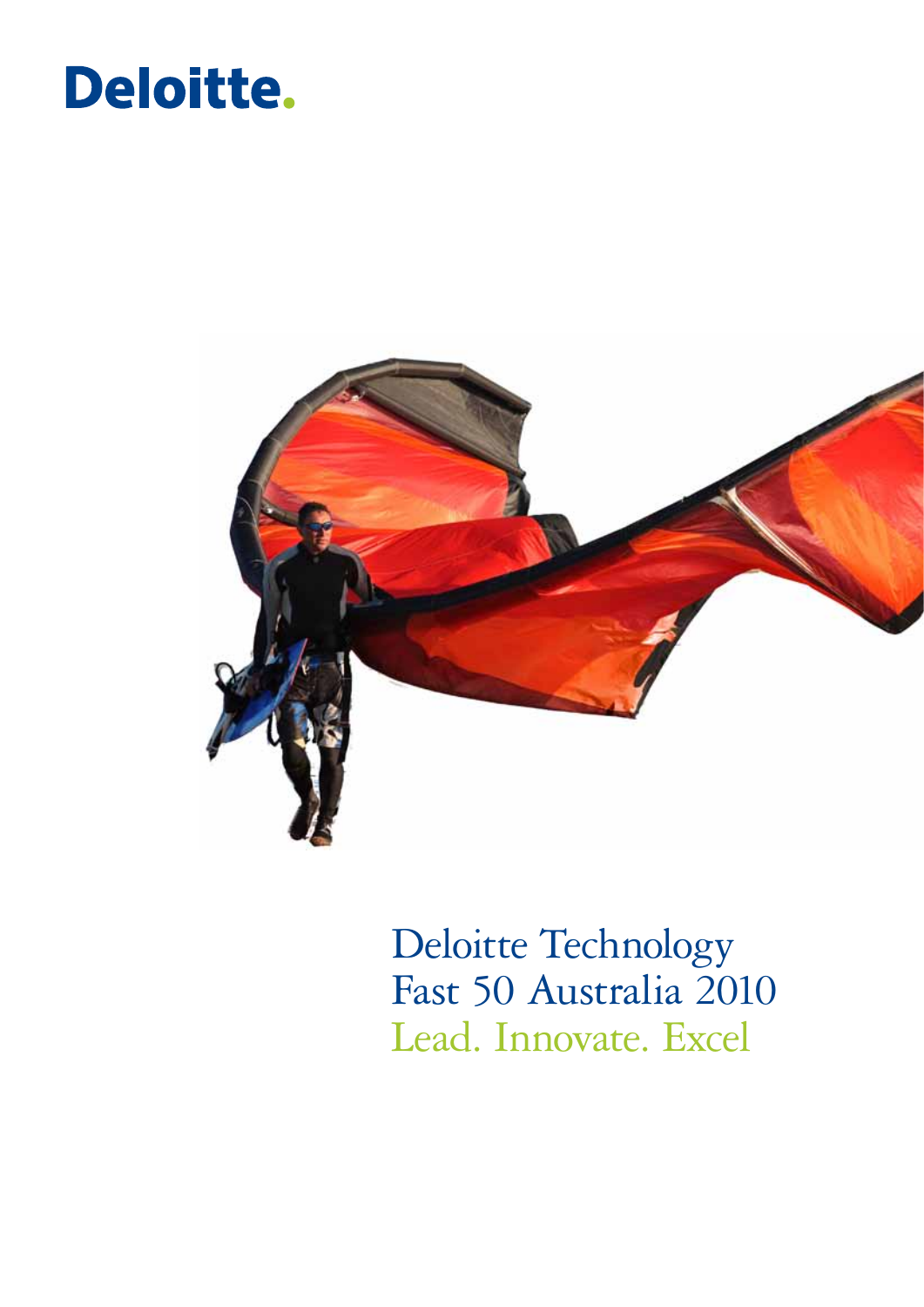### Welcome to the Deloitte Technology Fast 50 Australia 2010

The Deloitte Technology Fast 50 Australia 2010 is a program that recognises and profiles fast growing technology companies. The program, which is now a decade old in Australia, ranks the 50 fastest growing public or private technology companies, based on percentage revenue growth over three years (2008 to 2010).

The program includes the following related industry sectors:

- Communications/networking
- Software
- Biotechnology/Pharmaceutical
- Internet
- Computers and peripherals.

The Deloitte Technology Fast 50 is part of a global Fast 500 series of programs. The Deloitte Technology Fast 500 Asia Pacific program recognises technology companies that have achieved the fastest rates of annual revenue growth in the Asia Pacific region during the past three years. It includes those companies based in Australia, China, Hong Kong SAR, India, Indonesia, Japan, Macau SAR, Malaysia, Philippines, New Zealand, Singapore, South Korea, Taiwan, Thailand and Vietnam.

While Deloitte does have existing relationships with some of the entities on the list, this does not influence or affect the outcome of the final Technology Fast 50 list, which is judged on percentage revenue growth.

Technology companies are invited to self nominate for the Deloitte Technology Fast 50 Australia list via our website. Financial data about the top 50 companies is provided by the entrants gathered via our online survey tool, DTermine, and is cross-checked using each company's financial statements which have been verified by their accountants or a registered auditor.

For further information regarding the Deloitte Technology Fast 50 Australia program, please visit our website: www.tech50.com.au.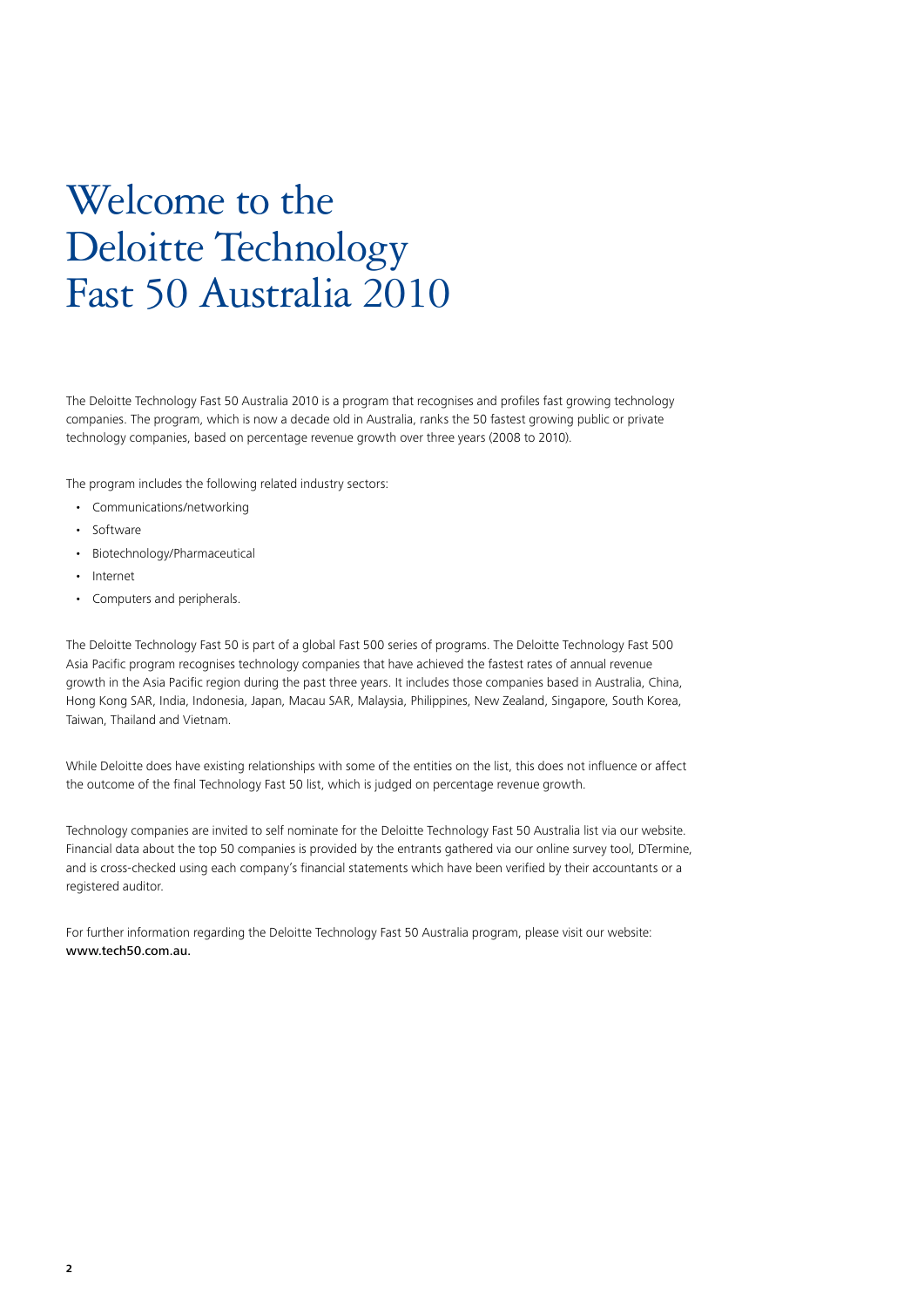### **Contents**

- 
- 
- 
- 
- 
- 
-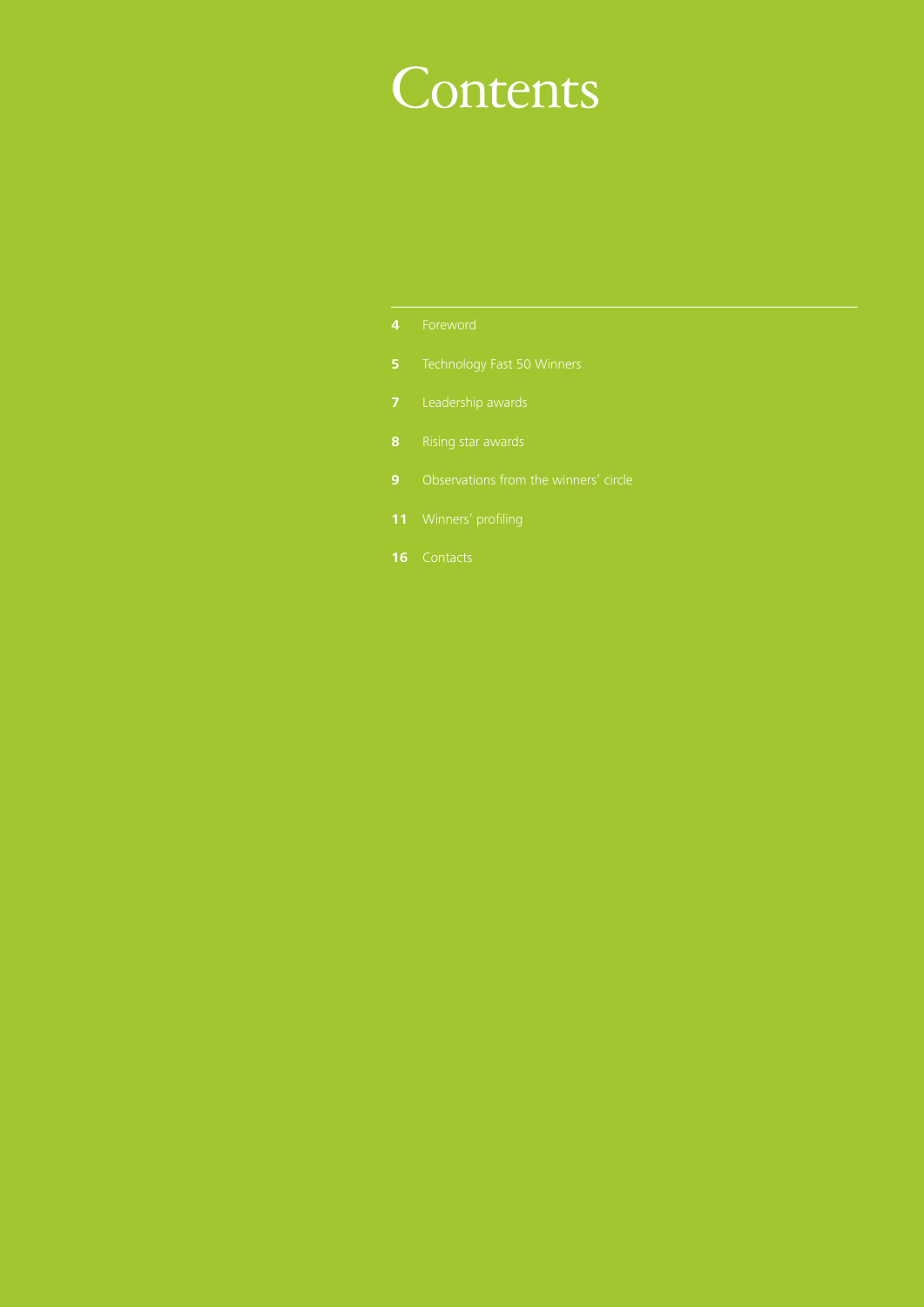### Foreword

#### **Lead. Innovate. Excel**

This year's Deloitte Technology Fast 50 is, yet again, a celebration of companies who are embracing the shifts and opportunities that technology is bringing to our business landscape.

Our program recognises 50 organisations who are some of the fastest growing and uniquely positioned companies in the Australian technology industry.

In our 2009 report we identified a technology driven tipping point of improving efficiencies and diminishing operational costs.

We believe beyond 2010 this technology shift is going to be even more pronounced as the cost of innovation reduces, organisations are now beginning to embrace these shifts from a talent perspective and the rules of business are starting to change. This linking of shifting technology, highly skilled people and changing business rules will continue to create future opportunities for our Technology Fast 50 companies to capitalise on.

The companies in this year's index are inspirational in the way they have looked for opportunities in a somewhat cautious market and strategically prepared themselves for improved economic conditions.

Congratulations to this year's winner, telecommunications company, Vocus Communications Limited, who provides independent data and voice solutions to the wholesale market. This young company has leapt to prominence through an exceptional growth rate of 11,306% and has recently successfully completed its listing onto the ASX.

Congratulations also go to the following companies:

- M2 Telecommunications Group for their second consecutive appearance in the top 10, as well as topping this year's Leadership awards (for winners with revenues of greater than \$50 million in 2009/10)
- Atlassian Corporation Ltd, Cellestis Ltd, CogState Ltd and Message4U Pty Ltd, who have appeared in the index for six consecutive years
- This year's Rising Star award winner, Internet company, Mozo Pty Ltd.

This year we have noticed an increase of companies that classify themselves as 'Internet' businesses, which is representative of the shift of broader technology companies to being more online focused and operating in the cloud. Ozsale Pty Ltd in some ways is a new style of entrant in the Technology Fast 50 as its online presence and 'bricks and mortars' element is the first we've seen in the ten year history of the Australian program. In the coming years we expect more activity in this space. Even in the last 12 months we've seen the large retailers such as David Jones and Myer make moves in this area.

Interestingly, many of this year's winners have been through one or more transactions, already with large trade players and offshore venture capital/private equity houses.

I trust you will find this year's Technology Fast 50 winners inspirational as they have embraced change, adopted new technologies and brought innovative solutions to the market place. Businesses like these deserve the accolade of being a Deloitte Technology Fast 50 winner.



Joshua Tanchel Leader, Deloitte Technology Fast 50 Program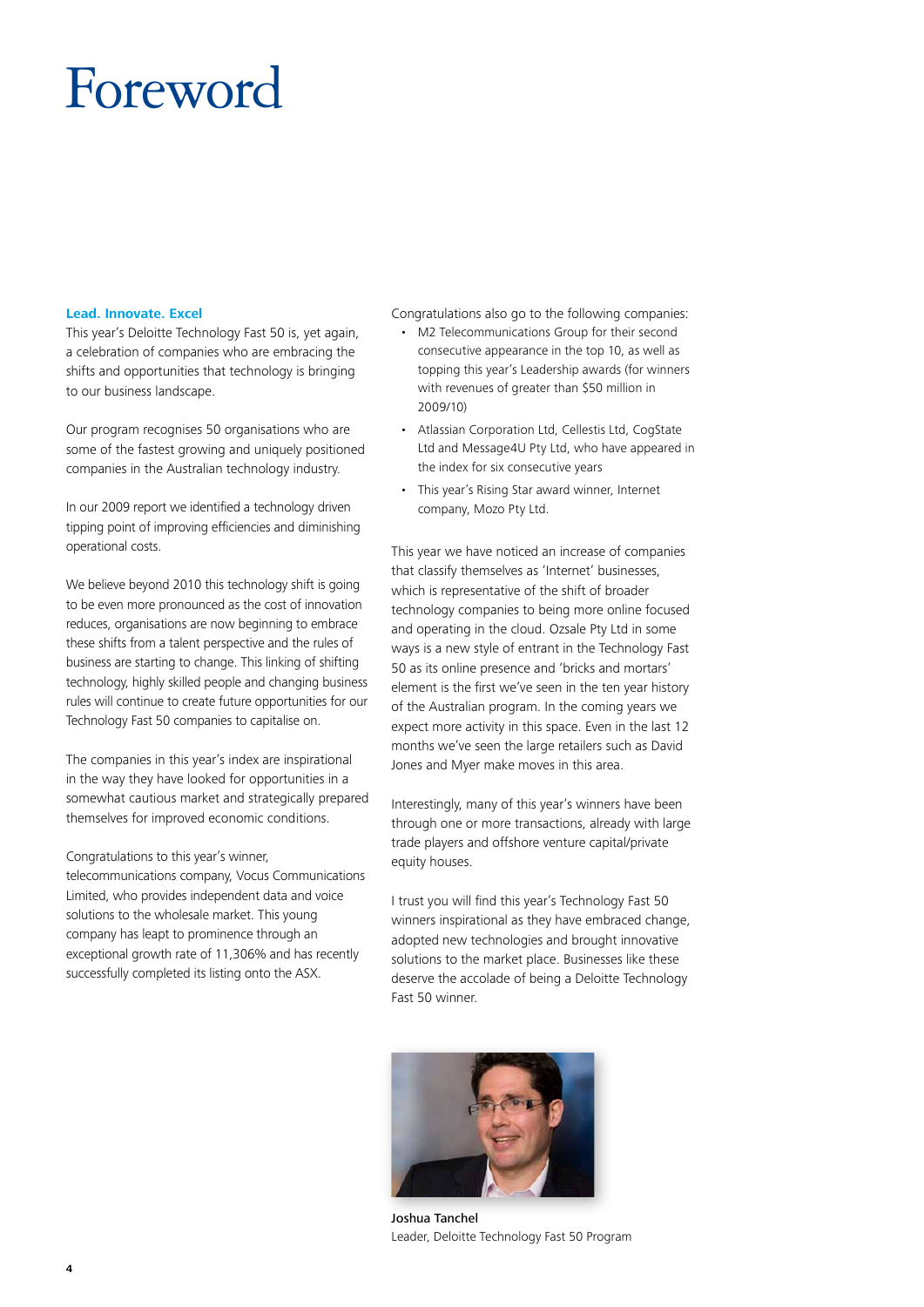# Congratulations to this year's winners...

Two consecutive years Three consecutive years Theur consecutive years The Consecutive years This consecutive years

|              | Rank Company                                      | Growth % Sector |                                             | <b>CEO/MD</b>                                            | Website                     | <b>State</b> |
|--------------|---------------------------------------------------|-----------------|---------------------------------------------|----------------------------------------------------------|-----------------------------|--------------|
| $\mathbf{1}$ | <b>Vocus Communications Ltd</b>                   | 11,305.60%      | Communications/<br>Networking               | James Spenceley                                          | www.vocus.com.au            | <b>NSW</b>   |
| 2            | Hotels Combined Pty Ltd                           | 1,925.68%       | Internet                                    | Yury Shar                                                | www.hotelscombined.com      | <b>NSW</b>   |
| 3            | Ozsale Pty Ltd                                    | 821.21%         | Internet                                    | Carl Jackson                                             | www.ozsale.com.au           | <b>NSW</b>   |
| 4            | Stateless Systems Pty Ltd                         | 698.11%         | Internet                                    | Bevan Clark &<br>Guy King                                | www.statelesssystems.com    | VIC          |
| 5            | Megabuy Group Pty Ltd                             | 519.14%         | Computer<br>Peripherals                     | Yury Karpowicz                                           | www.megabuy.com.au          | QLD          |
| 6            | Rubik Financial Ltd                               | 395.84%         | Software                                    | Brent Jackson                                            | www.rubik.com.au            | <b>NSW</b>   |
| 7            | Anittel Ltd                                       | 373.00%         | Communications/<br>Networking               | Ilkka Tales                                              | www.anittel.com.au          | <b>NSW</b>   |
| 8            | inTechnology Distribution<br>Pty Ltd              | 311.90%         | Software                                    | Mark Winter                                              | www.intechnology.com.au     | QLD          |
| 9            | <b>M2 Telecommunications</b><br><b>Group Ltd</b>  | 272.79%         | Communications/<br><b>Networking</b>        | <b>Vaughan Bowen</b>                                     | www.m2.com.au               | <b>VIC</b>   |
| 10           | <b>Get Price Pty Ltd</b>                          | 257.77%         | <b>Internet</b>                             | <b>Chris Hitchen</b>                                     | www.getprice.com.au         | <b>NSW</b>   |
| 11           | <b>Ansarada Pty Limited</b>                       | 240.07%         | <b>Communications/</b><br><b>Networking</b> | <b>Sam Riley</b>                                         | www.ansarada.com            | <b>NSW</b>   |
| 12           | <b>Mobile Tracking &amp;</b><br>Data Pty Ltd      | 226.97%         | <b>Software</b>                             | <b>Matthew Bellizia</b>                                  | www.mtdata.com.au           | <b>VIC</b>   |
| 13           | Kidspot.com.au Pty Ltd                            | 195.36%         | Internet                                    | Katie May                                                | www.kidspot.com.au          | VIC          |
| 14           | Spirit Telecom (Australia) Pty Ltd                | 192.14%         | Communications/<br>Networking               | Geoff Neate                                              | www.spirit.com.au           | <b>VIC</b>   |
| 15           | catchoftheday.com.au                              | 179.13%         | Internet                                    | Gabby Leibovich                                          | www.catchoftheday.com.au    | <b>VIC</b>   |
| 16           | <b>MacromatiX Holdings Pty Ltd</b>                | 174.24%         | Software                                    | Dave Jacobson                                            | www.macromatix.com          | <b>NSW</b>   |
| 17           | <b>TigerSpike Pty Ltd</b>                         | 170.70%         | Software                                    | <b>Luke Janssen</b>                                      | www.tigerspike.com          | <b>NSW</b>   |
| 18           | Online Growth Solutions Pty Ltd                   | 155.74%         | Internet                                    | Larry Bloch                                              | www.netregistry.com.au      | <b>NSW</b>   |
| 19           | <b>CogState Ltd</b>                               | 150.69%         | <b>Life Sciences</b>                        | <b>Brad O'Connor</b>                                     | www.cogstate.com            | <b>VIC</b>   |
| 20           | <b>OzForex Pty Ltd</b>                            | 144.04%         | <b>Internet</b>                             | <b>Neil Helm</b>                                         | www.ozforex.com.au          | <b>NSW</b>   |
| 21           | <b>Distribution Central</b><br><b>Pty Limited</b> | 130.96%         | <b>Software</b>                             | <b>Scott Frew</b>                                        | www.distributioncentral.com | <b>NSW</b>   |
| 22           | Verve Portraits Pty Ltd                           | 128.70%         | Computer<br>Peripherals                     | Holly McErvale                                           | www.verveportraits.com.au   | VIC          |
| 23           | ispONE Pty Ltd                                    | 125.25%         | Communications/<br>Networking               | <b>Zac Swindells</b>                                     | www.ispone.com.au           | <b>VIC</b>   |
| 24           | <b>Cellestis Ltd</b>                              | 114.47%         | <b>Life Sciences</b>                        | <b>Tony Radford</b>                                      | www.cellestis.com           | <b>VIC</b>   |
| 25           | Stratatel Ltd                                     | 101.74%         | Software                                    | Mike Fairclough                                          | www.stratatel.com.au        | <b>NSW</b>   |
| 26           | <b>Viocorp International Pty Ltd</b>              | 101.07%         | Software                                    | <b>Ian Gardiner</b>                                      | www.viocorp.com             | <b>NSW</b>   |
| 27           | IP Payments Pty Ltd                               | 99.39%          | Software                                    | <b>Jamieson Collins</b>                                  | www.ippayments.com.au       | <b>NSW</b>   |
| 28           | <b>Viteknologies Pty Ltd</b>                      | 96.87%          | Internet                                    | <b>David Vitek</b>                                       | www.viteknologies.com.au    | <b>NSW</b>   |
| 29           | <b>Sense of Security Pty Ltd</b>                  | 93.72%          | Internet                                    | <b>Murray</b><br>Goldschmidt &<br><b>Jason Edelstein</b> | www.senseofsecurity.com.au  | <b>NSW</b>   |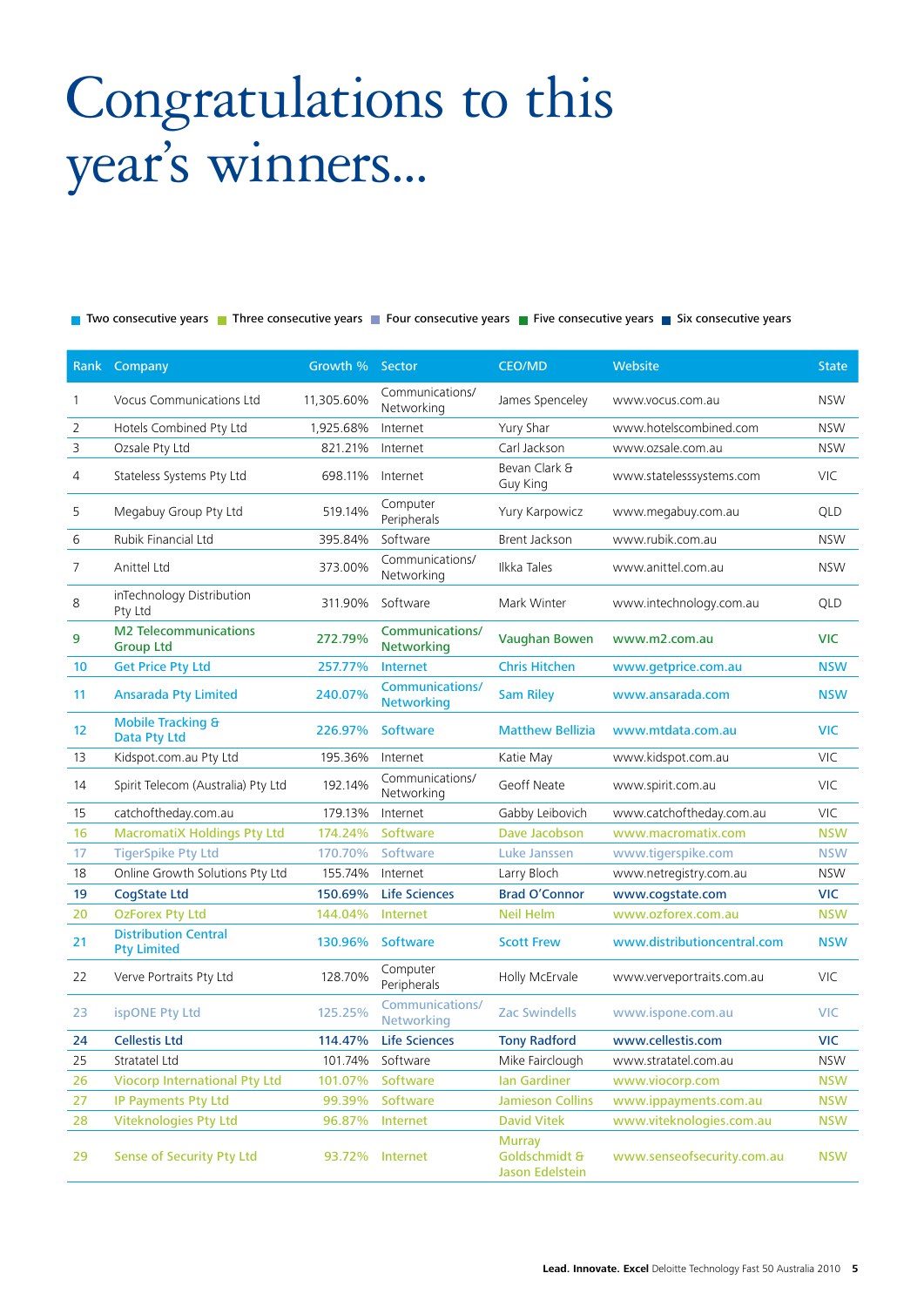| Rank | Company                                                    | Growth % Sector |                                             | <b>CEO/MD</b>                                            | Website                        | <b>State</b> |
|------|------------------------------------------------------------|-----------------|---------------------------------------------|----------------------------------------------------------|--------------------------------|--------------|
| 30   | <b>iiNet Ltd</b>                                           | 89.44%          | Internet                                    | <b>Michael Malone</b>                                    | www.iinet.net.au               | <b>WA</b>    |
| 31   | <b>Revolution IT Pty Ltd</b>                               | 85.80%          | Software                                    | <b>Hamish Leighton</b>                                   | www.revolutionit.com.au        | <b>VIC</b>   |
| 32   | Praemium Ltd                                               | 85.66%          | Software                                    | Arthur Naoumidis                                         | www.praemium.com.au            | <b>VIC</b>   |
| 33   | <b>Atlassian Corporation Pty Ltd</b>                       | 84.42%          | Software                                    | <b>Mike</b><br><b>Cannon-Brookes</b><br>& Scott Farquhar | www.atlassian.com              | <b>NSW</b>   |
| 34   | Learning Seat                                              | 82.21%          | Internet                                    | Michael Solomon                                          | www.learningseat.com           | <b>VIC</b>   |
| 35   | Generation-e Pty Ltd                                       | 79.07%          | Communications/<br>Networking               | Biagio LaRosa                                            | www.generation-e.com.au        | VIC          |
| 36   | <b>CADX Pty Ltd trading as</b><br><b>ProjectCentre.net</b> | 78.37%          | <b>Internet</b>                             | <b>Kevin Davis</b>                                       | www.projectcentre.net          | <b>NSW</b>   |
| 37   | My Net Fone Australia Pty Ltd                              | 77.59%          | <b>Communications/</b><br><b>Networking</b> | <b>Andy Fung</b>                                         | www.mynetfone.com.au           | <b>NSW</b>   |
| 38   | Bulletproof Networks Pty Ltd                               | 77.56%          | Internet                                    | Anthony<br>Woodward                                      | www.bulletproof.net.au         | <b>NSW</b>   |
| 39   | <b>RITEQ Pty Ltd</b>                                       | 77.51%          | Software                                    | <b>David Kroser</b>                                      | www.riteq.com.au               | <b>NSW</b>   |
| 40   | <b>RedBalloon Pty Ltd</b>                                  | 74.28%          | <b>Internet</b>                             | <b>Naomi Simson</b>                                      | www.redballoon.com.au          | <b>NSW</b>   |
| 41   | Message4U Pty Ltd                                          | 72.47%          | <b>Communications/</b><br><b>Networking</b> | <b>Grant Rule</b>                                        | www.messagemedia.com.au        | <b>VIC</b>   |
| 42   | Moshtix Ltd                                                | 71.32%          | Internet                                    | Adam McArthur                                            | www.moshtix.com.au             | <b>NSW</b>   |
| 43   | <b>E-Web Marketing Pty Ltd</b>                             | 70.60%          | Internet                                    | <b>Gary Ng</b>                                           | www.ewebmarketing.com.au       | <b>NSW</b>   |
| 44   | <b>Vision 6 Pty Ltd</b>                                    | 69.91%          | Software                                    | <b>Mathew Myers</b>                                      | www.vision6.com.au             | <b>QLD</b>   |
| 45   | <b>Sirtex Medical Ltd</b>                                  | 68.45%          | <b>Life Sciences</b>                        | <b>Gilman Wong</b>                                       | www.sirtex.com                 | <b>NSW</b>   |
| 46   | <b>LEAP Legal Software Pty Ltd</b>                         | 67.24%          | Software                                    | <b>Christian Beck</b>                                    | www.leap.com.au                | <b>NSW</b>   |
| 47   | <b>Thomas Duryea Consulting</b><br><b>Pty Ltd</b>          | 61.73%          | <b>Components and</b><br><b>Electronics</b> | <b>Andrew Thomas</b>                                     | www.td.com.au                  | <b>VIC</b>   |
| 48   | <b>Vroom Vroom Vroom Pty Ltd</b>                           | 59.94%          | Internet                                    | <b>Richard Eastes</b>                                    | www.vroomvroomvroom.com.<br>au | <b>QLD</b>   |
| 49   | <b>Webjet Ltd</b>                                          | 56.75%          | Internet                                    | <b>Richard Noon</b>                                      | www.webjet.com.au              | <b>VIC</b>   |
| 50   | Matrix CNI Pty Ltd                                         | 55.87%          | Communications/<br>Networking               | Deni Saupin                                              | www.matrixcni.com.au           | <b>NSW</b>   |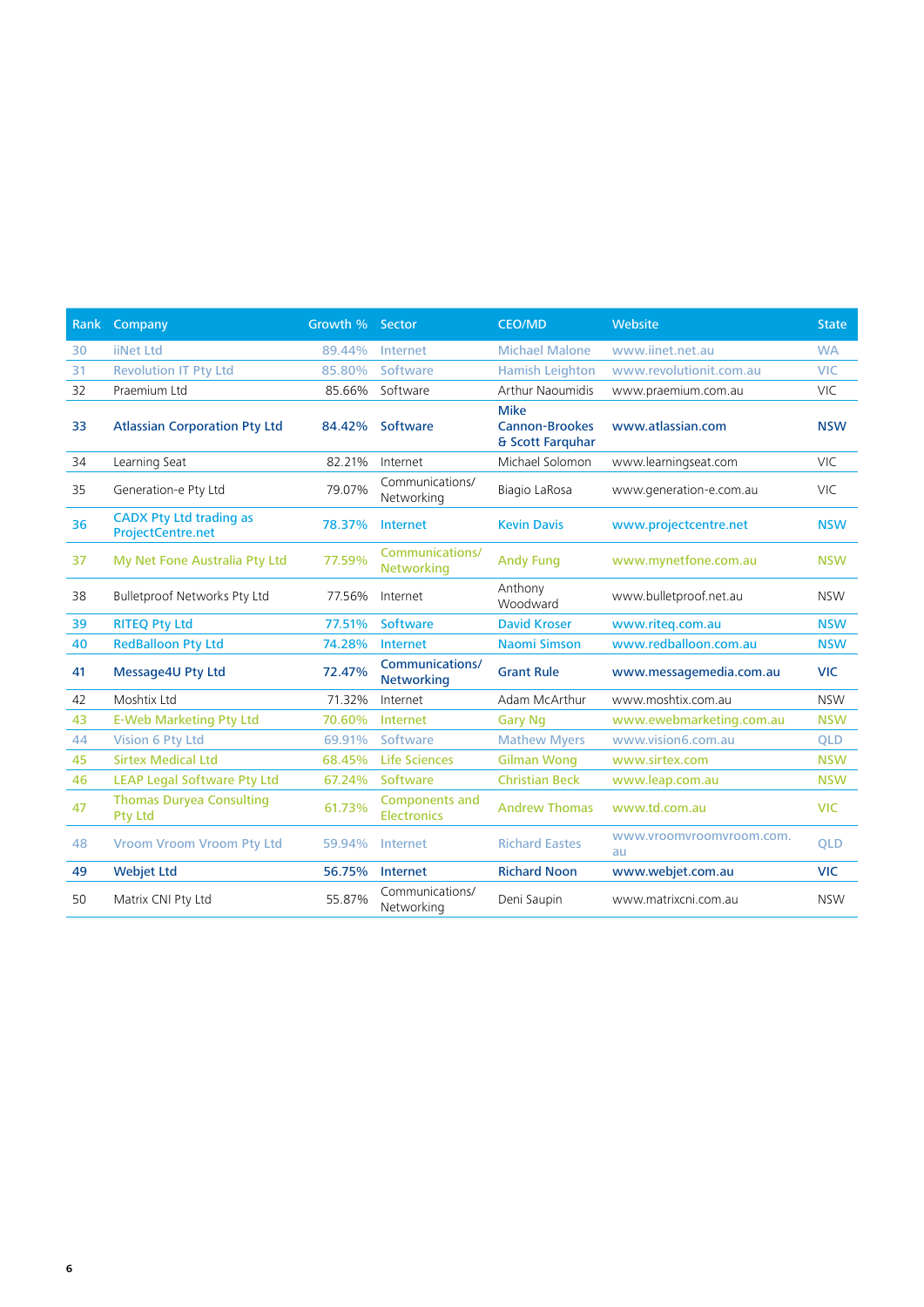# Leadership awards

The Leadership awards recognise the Technology Fast 50 winning companies with revenues in excess of \$50 million this year. Achieving \$50 million revenue status is a significant achievement for our Technology Fast 50 winners. Congratulations to these six companies!

|   | Rank Company                       | Growth % Sector |                | <b>CEO/MD</b>                              | <b>Website</b>              | <b>State</b> |
|---|------------------------------------|-----------------|----------------|--------------------------------------------|-----------------------------|--------------|
|   | M2 Telecommunications<br>Group Ltd | 272.79%         | Communications | Vaughan Bowen                              | www.m2.com.au               | VIC.         |
| 2 | catchoftheday.com.au               | 179.13%         | Internet       | Gabby Leibovich                            | www.catchoftheday.com.au    | VIC          |
| 3 | Distribution Central Pty Limited   | 130.96%         | Software       | Scott Frew                                 | www.distributioncentral.com | <b>NSW</b>   |
| 4 | iiNet Ltd                          | 89.44%          | Internet       | Michael Malone                             | www.iinet.net.au            | <b>WA</b>    |
| 5 | Atlassian Corporation Pty Ltd      | 84.42%          | Software       | Mike<br>Cannon-Brookes<br>& Scott Farguhar | www.atlassian.com           | <b>NSW</b>   |
| 6 | Sirtex Medical Ltd                 | 68.45%          | Life Sciences  | Gilman Wong                                | www.sirtex.com              | <b>NSW</b>   |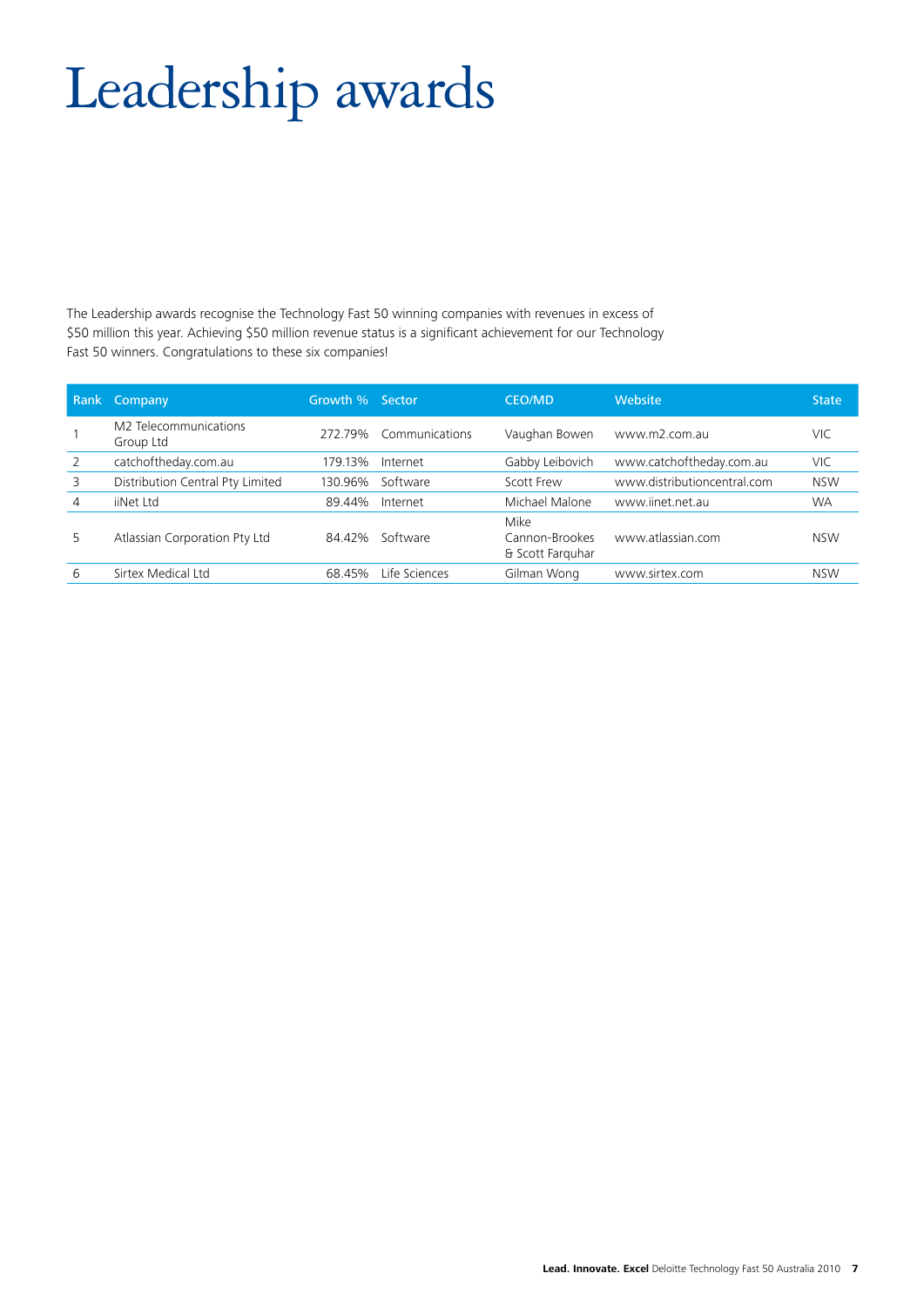# Rising star awards

This year's Rising star awards recognise high-growth nominating companies who did not qualify for the Technology Fast 50, either as a result of having less than three year's existing revenue data or not meeting the new \$8 million three-year cumulative revenue eligibility requirement of the Technology Fast 50 program. Whilst there were many exciting, fast growth companies who did not qualify for this year's Australian program, the following companies have been selected as Rising Stars:

|                | Rank Company                           | <b>Sector</b>  | <b>CEO/MD</b>      | Website            | <b>State</b> |
|----------------|----------------------------------------|----------------|--------------------|--------------------|--------------|
|                | Mozo Pty Ltd                           | Internet       | Rohan Gamble       | www.mozo.com.au    | <b>NSW</b>   |
| 2              | Emantra Pty Ltd                        | Internet       | Ross Dewar         | www.emantra.com.au | QLD          |
| 3              | Pollenizer Pty Ltd                     | Internet       | Michael Liubinskas | www.pollenizer.com | <b>NSW</b>   |
| $\overline{4}$ | Ramp Holdings Pty Ltd                  | Communications | Kevin Cohen        | www.ramp.com.au    | <b>NSW</b>   |
| 5              | The Website Marketing<br>Group Pty Ltd | Internet       | Michael Doyle      | www.twmg.com.au    | <b>NSW</b>   |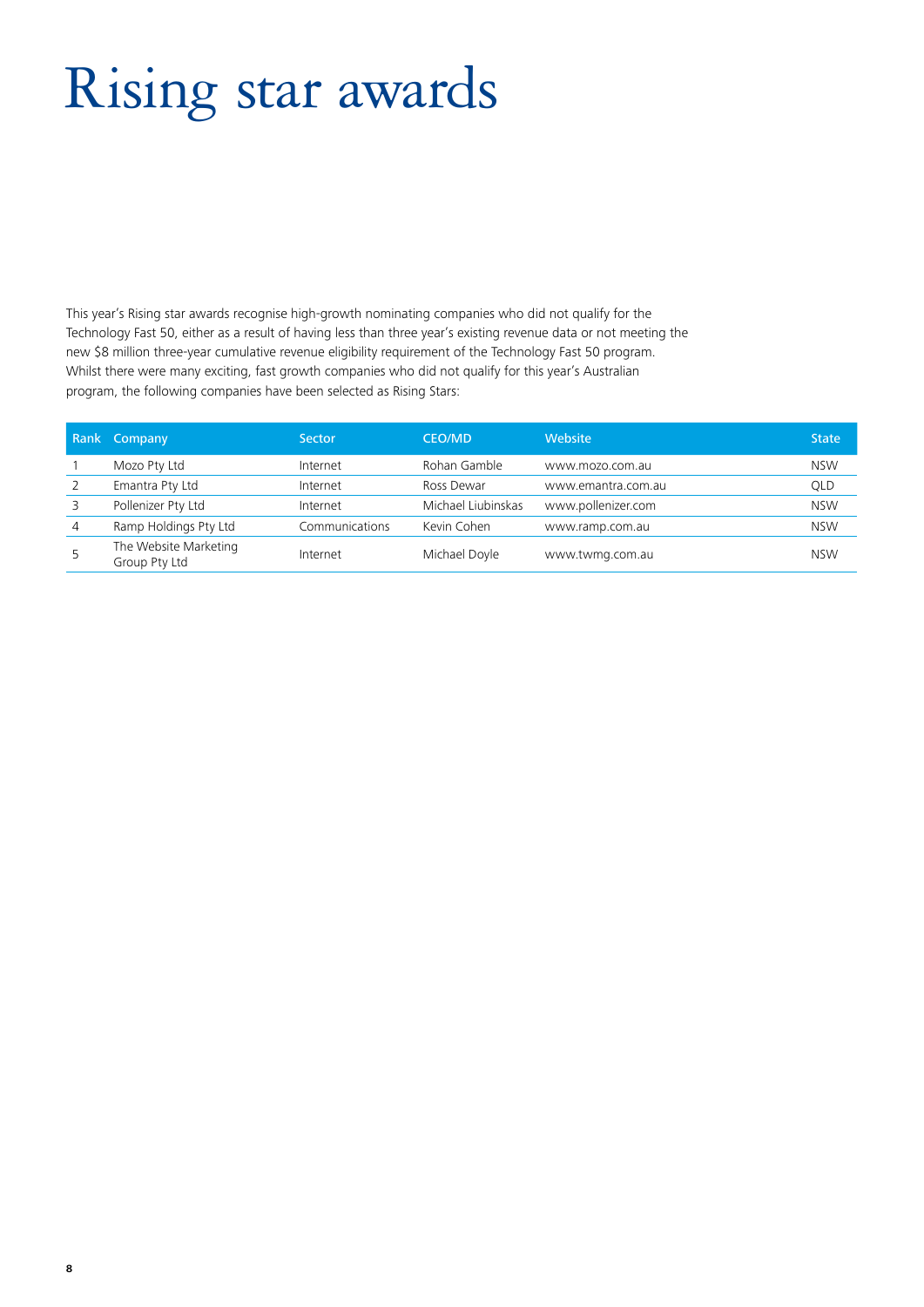# Observations from the winners' circle

#### **Lead.Innovate.Excel**

Our analysis of this year's Technology Fast 50 shows the following highlights:

- The total revenue of the index is approximately \$1.8 billion, up from \$1.1 billion in 2009
- The majority of the top 50 companies are based in NSW. This has been the pattern since the inception of the ranking in 2001. 28 companies hail from NSW, with 17 from Victoria
- Privately held companies dominate the index, with 36 being privately owned and 14 companies being listed, four of which appear in the top 10
- For the first time since 2007, Internet companies are leading the charge, with 19 companies being involved in the internet industry. Software companies follow suit, comprising 15 of the winners. Ten companies are involved in the communications/networking industry
- 30 of the companies have appeared in the winners list in previous years
- Average three-year revenue for this year winners is 425%, up from 278% in 2009.

#### **Revenue Levels**

|                     | 2010    | 2009    | 2008          | 2007  | 2006    | 2005    |
|---------------------|---------|---------|---------------|-------|---------|---------|
| Greater than \$100m | 3       |         | $\mathcal{P}$ | 3     | 5       | 4       |
| $$50m - $100m$      | 3       | 6       | 3             |       | 4       |         |
| $$20m - $50m$       | 13      | 7       | 7             | 8     | 15      | 13      |
| $55m - 520m$        | 19      | 14      | 15            | 16    | 10      | .5      |
| $$1m - $5m$         | 12      | 22      | 23            | 22    | 16      | 27      |
| <b>Total</b>        | 50      | 50      | 50            | 50    | 50      | 50      |
| Total Revenue (\$m) | \$1,836 | \$1,066 | \$894         | \$903 | \$2,382 | \$2,036 |

#### **Industry Segments**

|                              | 2010 | 2009 | 2008 | 2007 | 2006 | 2005 |
|------------------------------|------|------|------|------|------|------|
| Internet                     | 19   | 14   | 15   | 22   | 17   | 19   |
| Software                     | 15   | 20   | 19   |      | 8    | 10   |
| Communications/Networking    | 10   | 13   | 12   | 10   |      | 8    |
| Biotechnology/Pharmaceutical |      | ∍    | フ    | 3    | 8    | 3    |
| Computers & Peripherals      |      |      |      | ς    |      | 8    |
| Other                        |      |      |      | 5    | 4    |      |
| <b>Total</b>                 | 50   | 50   | 50   | 50   | 50   | 50   |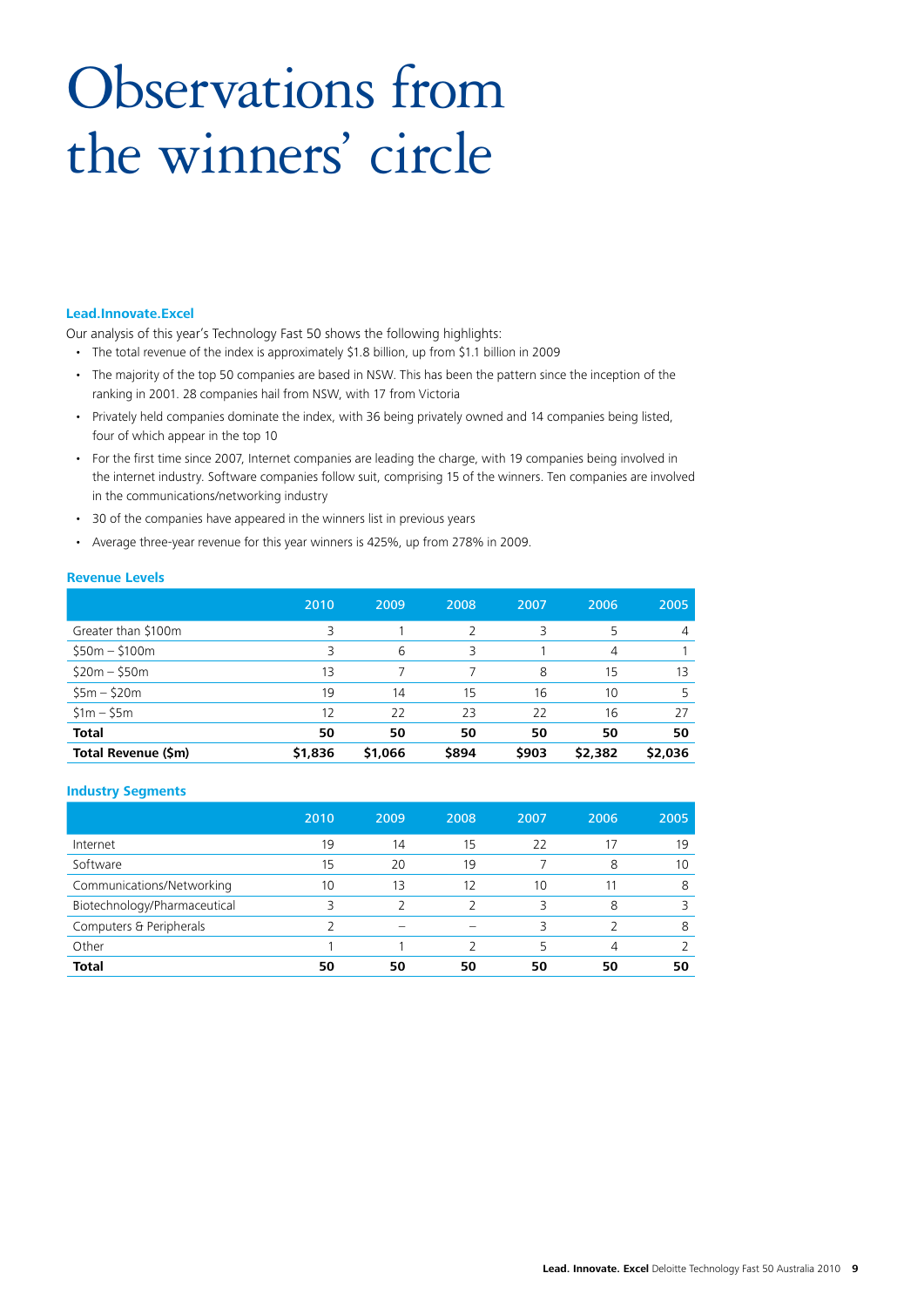### **Fast 50 by State**

|              | 2010           | 2009           | 2008          | 2007 | 2006          | 2005                     |
|--------------|----------------|----------------|---------------|------|---------------|--------------------------|
| <b>NSW</b>   | 28             | 29             | 24            | 23   | 21            | 15                       |
| VIC          | 17             | 15             | 17            | 15   | 16            | 20                       |
| QLD          | $\overline{4}$ | $\overline{4}$ | 6             | 11   | 6             | .5                       |
| SA           | -              | っ              | $\mathcal{L}$ |      | $\mathcal{P}$ | 6                        |
| <b>WA</b>    |                |                |               |      | 4             | $\overline{4}$           |
| <b>ACT</b>   | -              | -              |               | -    |               | $\overline{\phantom{a}}$ |
| <b>Total</b> | 50             | 50             | 50            | 50   | 50            | 50                       |

### **Listed vs Private**

|              | 2010 | 2009 | 2008 | 2007 | 2006 | 2005 |
|--------------|------|------|------|------|------|------|
| Listed       | 14   |      |      | 15   | 25   | 20   |
| Private      | 36   | 42   | 39   | 35   | 25   | 30   |
| <b>Total</b> | 50   | 50   | 50   | 50   | 50   | 50   |

### **Serial success**

Multiple year winners (consecutive and non-consecutive) include:

| Sixth year              | Fifth year         | Fourth year            | Third year                         | Second year                                    |
|-------------------------|--------------------|------------------------|------------------------------------|------------------------------------------------|
| • CogState Ltd          | $\cdot$ M2         | • TigerSpike Pty Ltd   | • E-Web Marketing Pty Ltd          | • Get Price Pty Ltd                            |
| • Cellestis Ltd         | Telecommunications | • ispONE Pty Ltd       | • IP Payments Pty Ltd              | • Ansarada Pty Limited                         |
| • Atlassian Corporation | Group Ltd          | • RevolutionIT Pty Ltd | • LEAP Legal Software              | • Mobile Tracking &                            |
| Pty Ltd                 |                    | • Vision 6 Pty Ltd     | Pty Ltd                            | Data Pty Ltd                                   |
| • Message4U Pty Ltd     |                    | • Vroom Vroom Vroom    | • MacromatiX Holdings              | • Distribution Central                         |
| • Webjet Ltd            |                    | Pty Ltd                | Pty Ltd                            | Pty Limited                                    |
|                         |                    | • iinet Ltd            | • My Net Fone Australia<br>Pty Ltd | • CADX Pty Ltd trading as<br>ProjectCentre.net |
|                         |                    |                        | • OzForex Pty Ltd                  | • RITEQ Pty Ltd                                |
|                         |                    |                        | • Sense of Security Pty Ltd        | • Red Balloon Pty Ltd                          |
|                         |                    |                        | • Sirtex Medical Ltd               |                                                |
|                         |                    |                        | • Thomas Duryea                    |                                                |
|                         |                    |                        | Consulting Pty Ltd                 |                                                |
|                         |                    |                        | • Viocorp International            |                                                |
|                         |                    |                        | Pty Ltd                            |                                                |
|                         |                    |                        | • Viteknologies Pty Ltd            |                                                |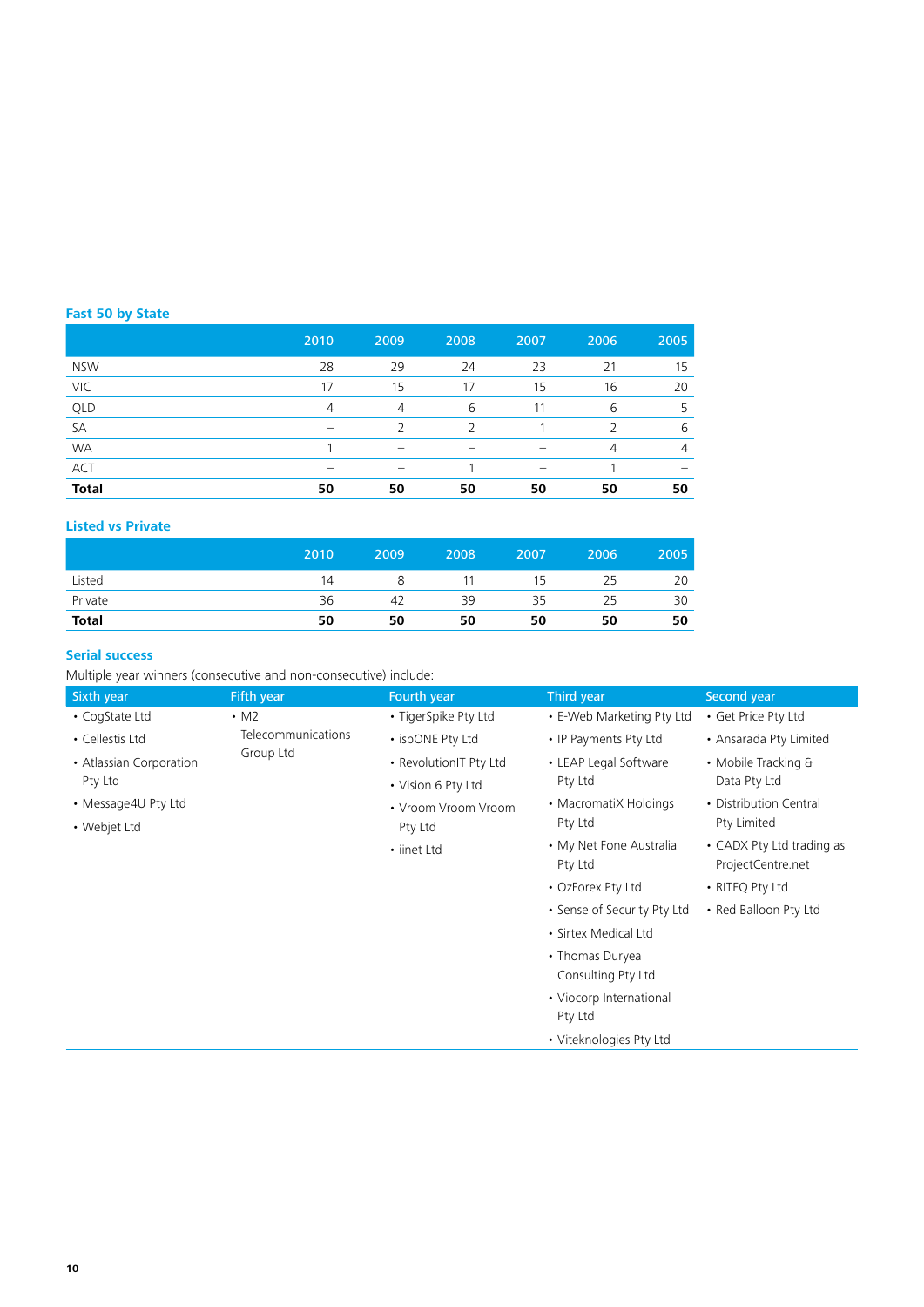# Winners' profiling

The information included in these profiles was provided by the participating companies or is available on their websites. Winners are ranked based on revenue growth over their last three financial years.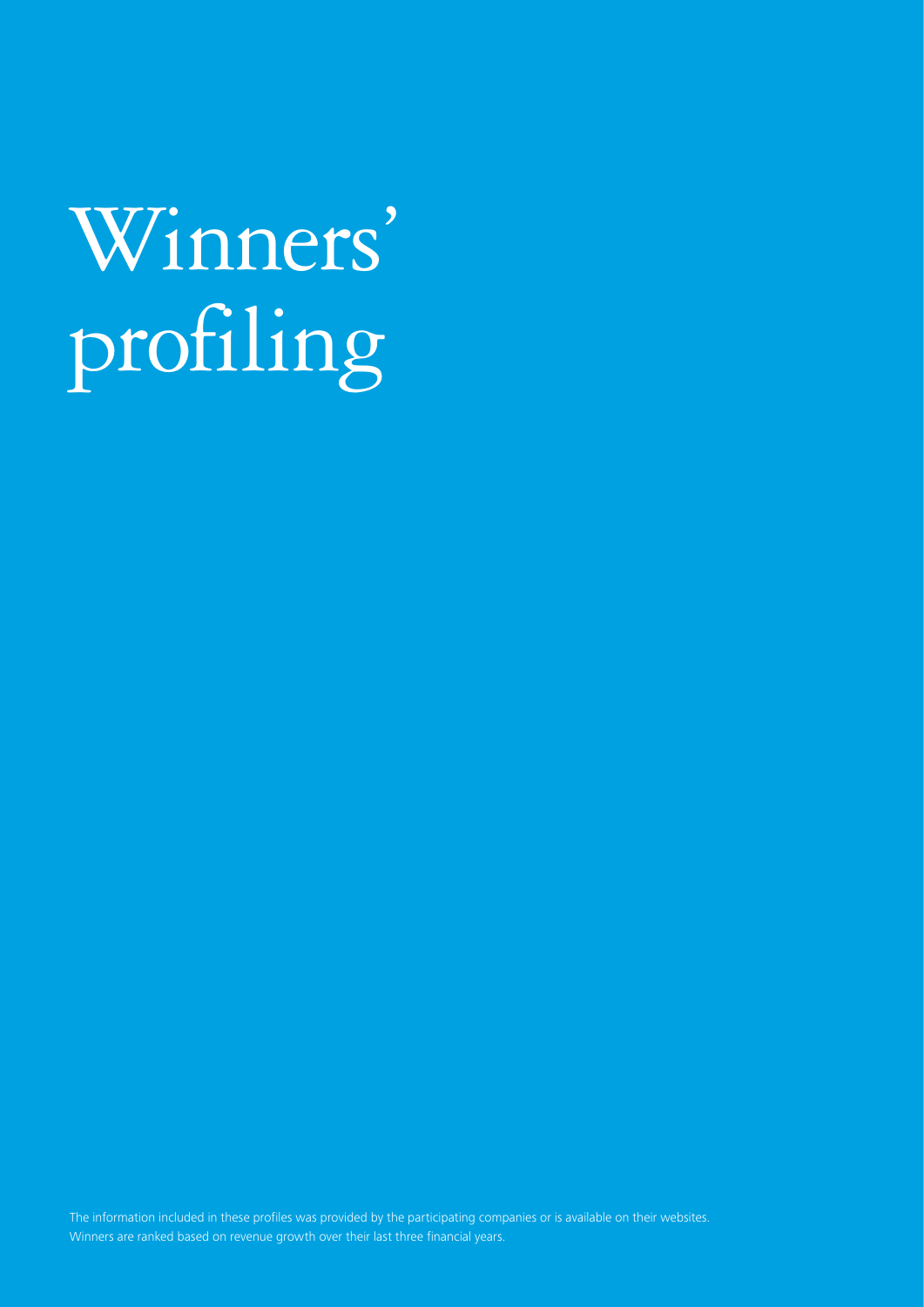# Technology Fast 50 – Top 5

### **Fast 50 2010 – Ranked 1**

**Vocus Communications Limited**

Sector: Internet

Growth: 11,305.60%

Location: NSW

Company Structure: Listed Leader: James Spenceley

Vocus Communications Limited (ASX: VOC) is a newly listed Australian telecommunications provider, operating a national and global telecommunications network to provide Internet, Ethernet and Voice services to ISPs and telecommunications companies in Australia and New Zealand. Vocus is simply described as the Internet Provider to the Internet Providers.

The company provides high performance, high availability and highly scalable communications solutions which allow service providers to quickly and easily deploy new services for their own customer base. In addition to these services, Vocus provides outsourced network management, as well as tailoring products or network management to their customers' needs.

In July 2010 Vocus listed on the ASX and since listing Vocus has gone from strength to strength – reporting a 501% increase in profit before tax when releasing their audited annual results for the year ending 30 June 2010.

Vocus operates across both Australia and New Zealand, supplying services to some of the Internet's best known brands (such as Vodafone, iinet and Yahoo). On 25 October 2010 Vocus announced that it had entered into a binding agreement to acquire the Sydney and Melbourne data centre businesses from E3 Networks for a total consideration of \$5.9 million. This business will complement Vocus' core product offerings.

Vocus has also debuted on the BRW Fast Starters list (as 28th on the list). In addition, Vocus's CEO, James Spenceley, was also recently awarded the title of Young Entrepreneur of the Year in Ernst and Young's regional Entrepreneur of the Year program.

More at: www.vocus.com.au



1

**Fast 50 2010 – Ranked 2 Hotels Combined Pty Ltd**

> Sector: Internet Growth: 1,925.68% Location: NSW

Company Structure: Private Leader: Yury Shar

Hotels Combined owns and operates a leading web platform that searches a wide selection of global websites for inventory covering the world's key hotel suppliers and online travel agents and compares accommodation prices, features and availability for consumers in a user friendly manner. Hotels Combined uses world-class software and finely tuned data filtering and quality assurance technologies. By partnering with many globally recognised hotel chains and online travel agencies, Hotels Combined offers consumers unique access to a broad choice of accommodation available.

More at: www.hotelscombined.com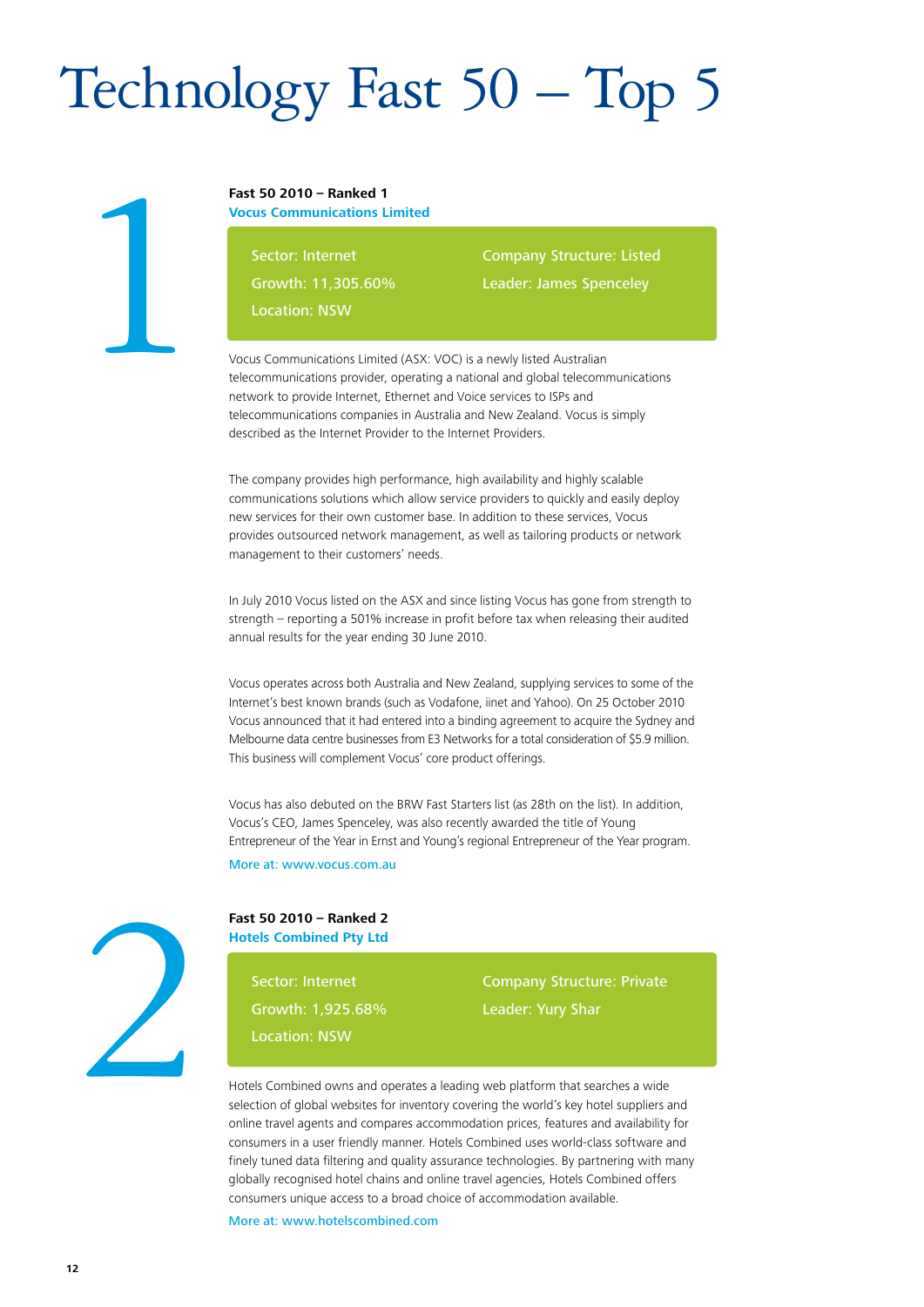

### **Fast 50 2010 – Ranked 3 Ozsale Pty Ltd**

Sector: Internet

Growth: 821.21%

Location: NSW

Company Structure: Private

Leader: Carl Jackson

Ozsale is Australia's first and exclusive private online shopping club, conducting private sales of selected brands (at discounted prices) to all members. The company's technology enables effective real time management of its online purchase ordering through to customer sales and related management.

More at: www.ozsale.com.au



### **Fast 50 2010 – Ranked 4 Stateless Systems Pty Ltd**

Sector: Internet Growth: 698.11% Location: VIC

Company Structure: Private

Leader: Bevan Clark & Guy King

The company's flagship website, RetailMeNot.com allows users to share coupons to help others save at online stores. Currently there are over 500,000 coupons listed for over 70,000 stores, including Target, Gap, Victoria's Secret, Walmart, Amazon, Macys and Pizza Hut. Despite its international success, the company has kept a low profile in Australia, maintaining a 'startup' like culture with low overheads and a focus on technology, user experience and design, as well as innovation and product development. The company's other sites include CushyCMS.com and TrendsMap.com. CushyCMS is a content management systems that powers over 50,000 sites in 12 languages and TrendsMap.com is a real-time local Twitter trends analyser.

More at: www.statelesssystems.com



### **Fast 50 2010 – Ranked 5 MegaBuy Group**

Sector: Computer Perpipherals Growth: 519.14%

Company Structure: Private Leader: Yury Karpowicz

Location: QLD

MegaBuy is an online retailer of computer hardware, software and other technology related products, selling an extensive range of products (over 30,000). The company maintains its competitive prices by utilising technology to achieve operational efficiencies and gain competitive advantage in the industry. MegaBuy has implemented in-house software systems to be able to efficiently manage a large product catalogue, process large volumes of orders and maintain a high level of customer service.

More at: www.megabuy.com.au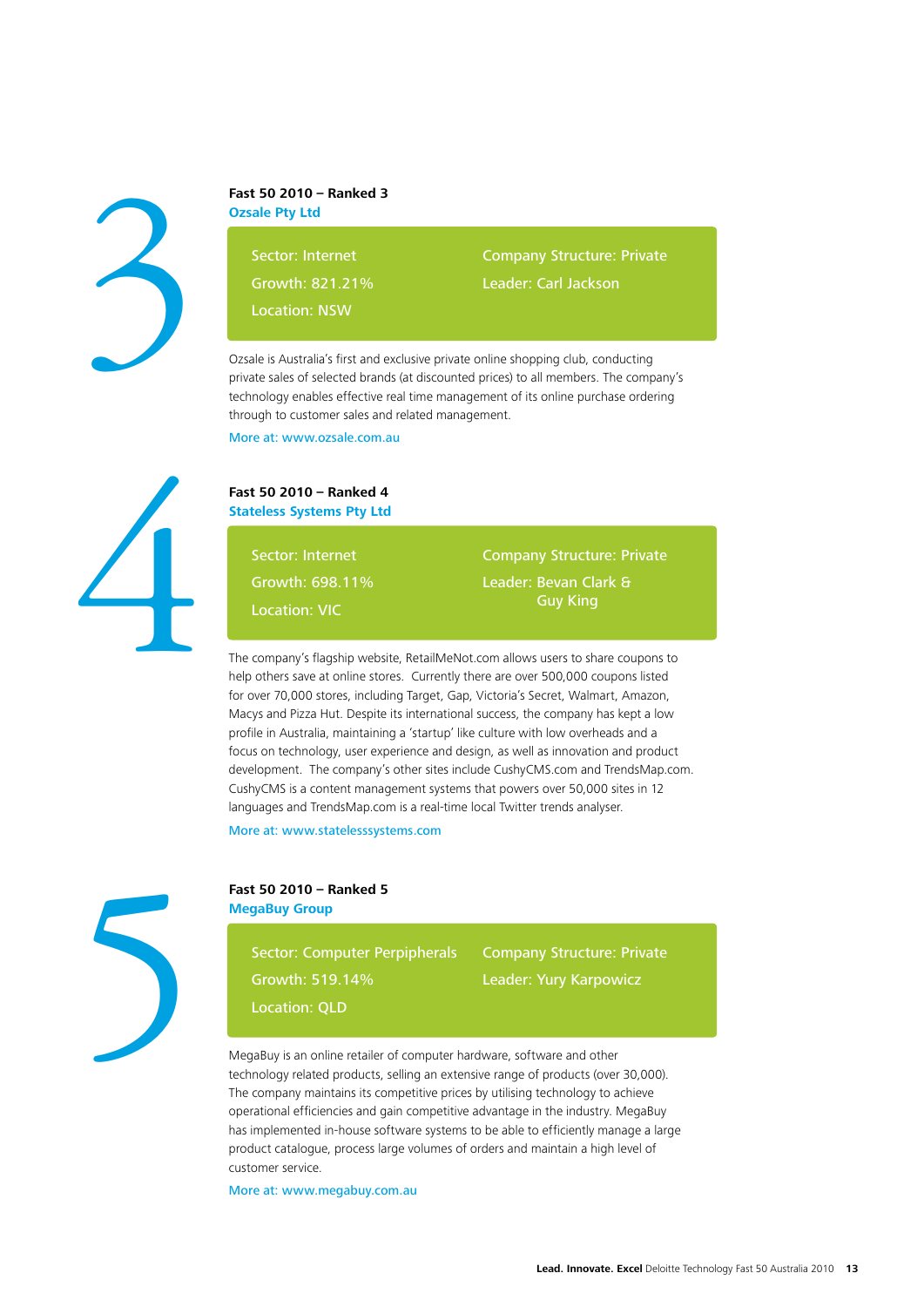# Leadership Awards winning company

### M2 Telecommunications Group Ltd

Sector: Communications/ Networking Growth : 272.79%

Location: VIC Company Structure: Listed Leader: Vaughan Bowen

M2 Telecommunications Group Ltd (ASX: MTU) is Australia's largest networkindependent provider of the full suite of telecommunications services. After beginning as a manufacturer and retailer of digital messaging equipment in 1999, M2 moved on to become a retailer of telecommunications services in 2001, with products and services aimed at the small and medium business market. The success of their 'Phone & Fly' program under the M2 Telecom brand drove the concentrated move into the provision of telecommunications services, and several years of profitable, organic growth followed, as M2 became a provider of fixed line, mobile and data services.

M2 now operates in the retail and wholesale markets in Australia, as well as providing retail fixed line and mobile services in New Zealand. Key brands under the M2 Group are Commander, People Telecom and Southern Cross Telco.

More at: www.m2.com.au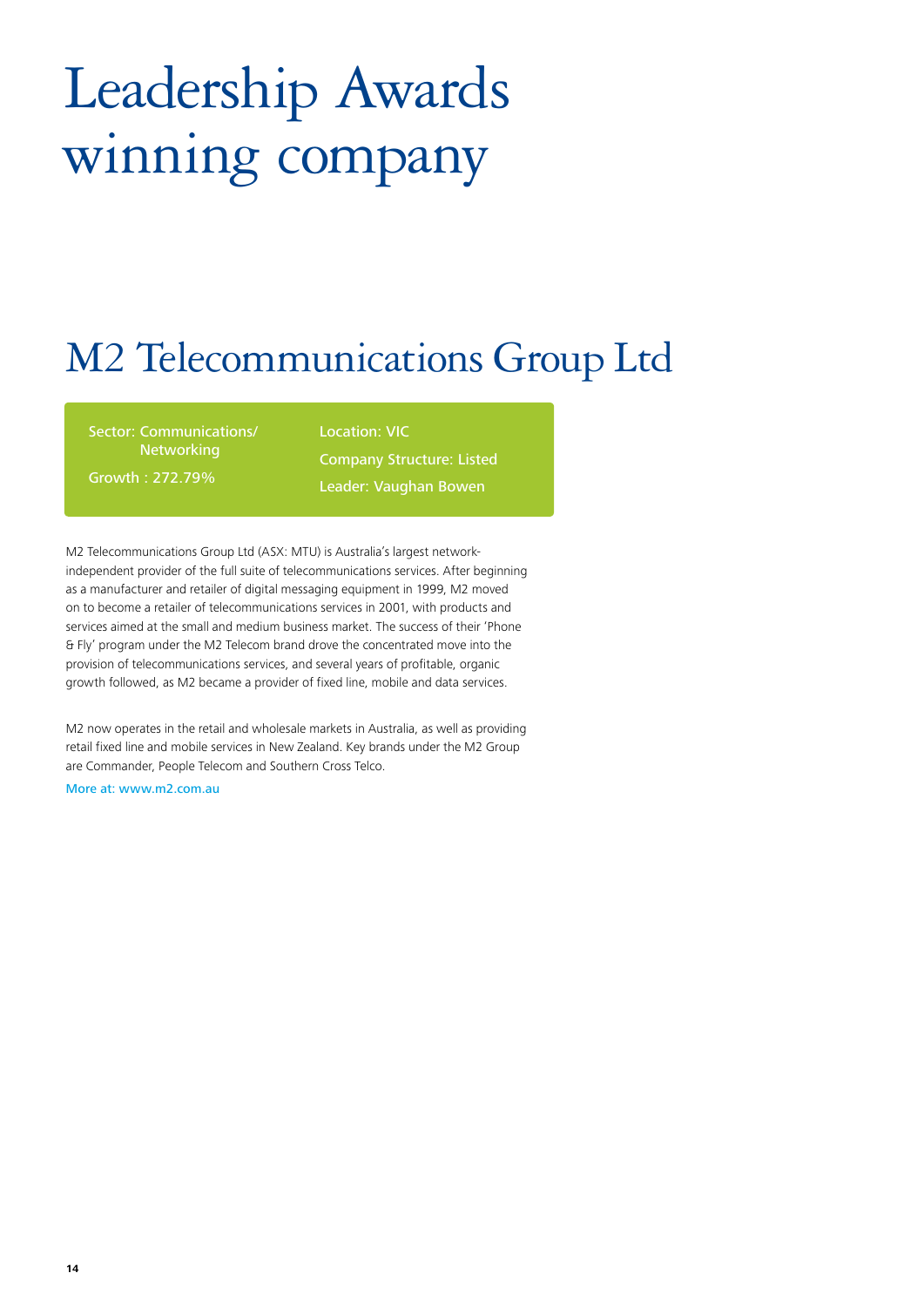# Rising Star Awards winning company

### Mozo Pty Ltd

Sector: Internet

Location: NSW

Company Structure: Private Leader: Rohan Gamble

Mozo launched in October 2008 to help Australians make informed decisions in minutes regarding retail banking products to suit their needs.

In September 2009, the company partnered with Fairfax Digital to equip its network of news sites with a monetised financial comparison platform. Mozo are taking advantage of this momentum to expand into insurance products, with plans to provide Australia's first market-wide comparison/evaluation of car, home and contents insurance.

In June this year, Mozo launched Australia's only application to determine the true value of rewards credit cards. The company's 'Rewards Revealer' ranks cards according to an estimated spend, calculating the value offered by each program (and whether the rewards are in fact worth more the than annual fees). It also provides comparisons based on preferred rewards options such as flights, gift cards or cash-back, to further personalise the results.

More at: www.mozo.com.au